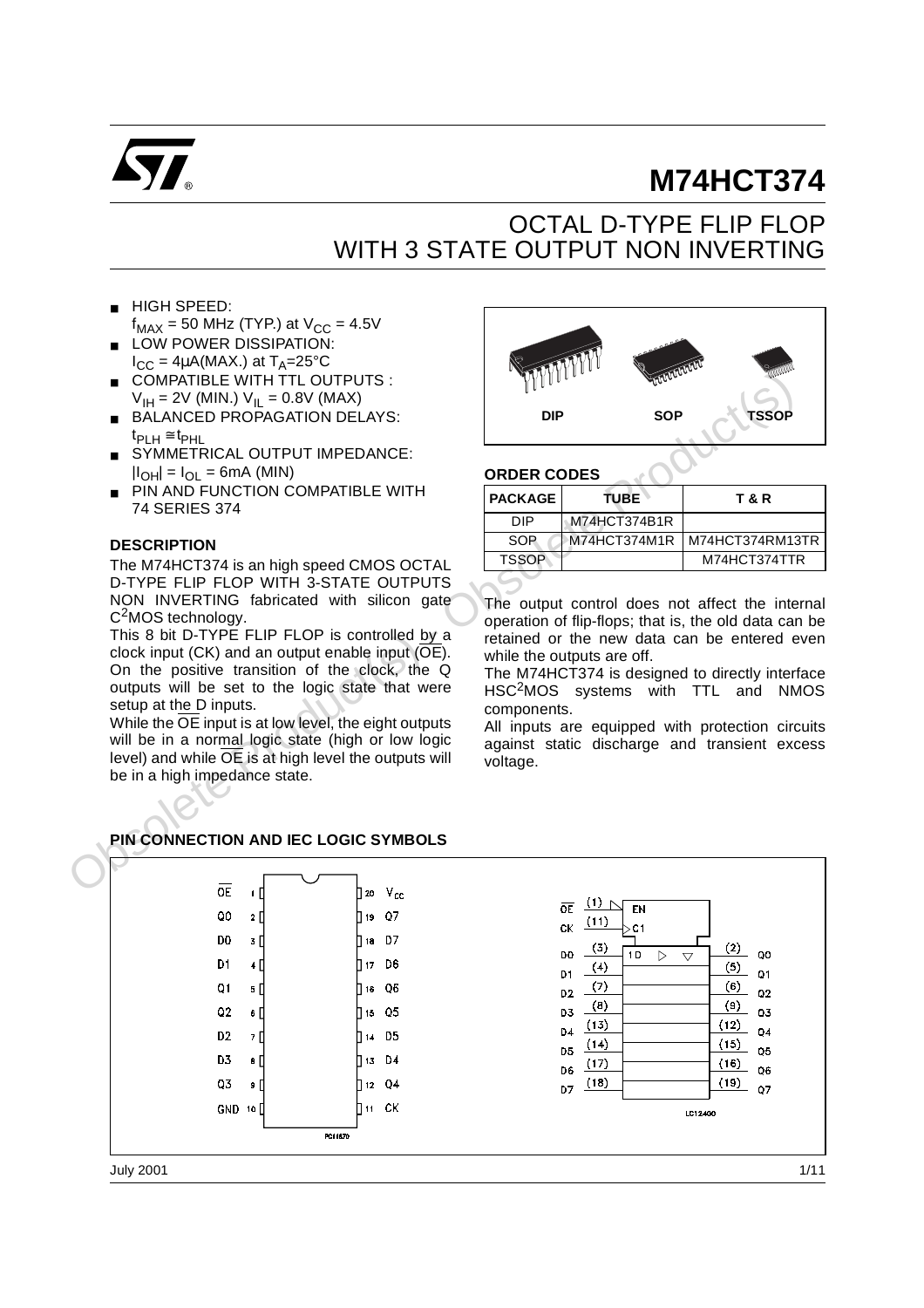### **M74HCT374**

### **INPUT AND OUTPUT EQUIVALENT CIRCUIT PIN DESCRIPTION**



| <b>PIN No</b>                 | <b>SYMBOL</b>                    | <b>NAME AND FUNCTION</b>                     |
|-------------------------------|----------------------------------|----------------------------------------------|
|                               | ОE                               | 3 State Output Enable<br>Input (Active LOW)  |
| 2, 5, 6, 9, 12,<br>15, 16, 19 | Q0 to Q7                         | 3 State Outputs                              |
| 3, 4, 7, 8, 13,<br>14, 17, 18 | D <sub>0</sub> to D <sub>7</sub> | Data Inputs                                  |
| 11                            | СK                               | Clock Input (LOW to<br>HIGH, edge triggered) |
| 10                            | GND                              | Ground (0V)                                  |
| 20                            | $V_{\text{C}C}$                  | Positive Supply Voltage                      |

 $\sqrt{27}$ 

#### **TRUTH TABLE**

|                 | <b>INPUTS</b> |   | <b>OUTPUT</b> |
|-----------------|---------------|---|---------------|
| <b>OE</b>       | CK            | D |               |
|                 |               |   |               |
|                 |               |   | NO CHANGE     |
|                 |               |   |               |
|                 |               | ⊢ | г             |
| $Y:$ Don't Care |               |   |               |

X: Don't Care Z: High Impedance

#### **LOGIC DIAGRAM**



This logic diagram has not be used to estimate propagation delays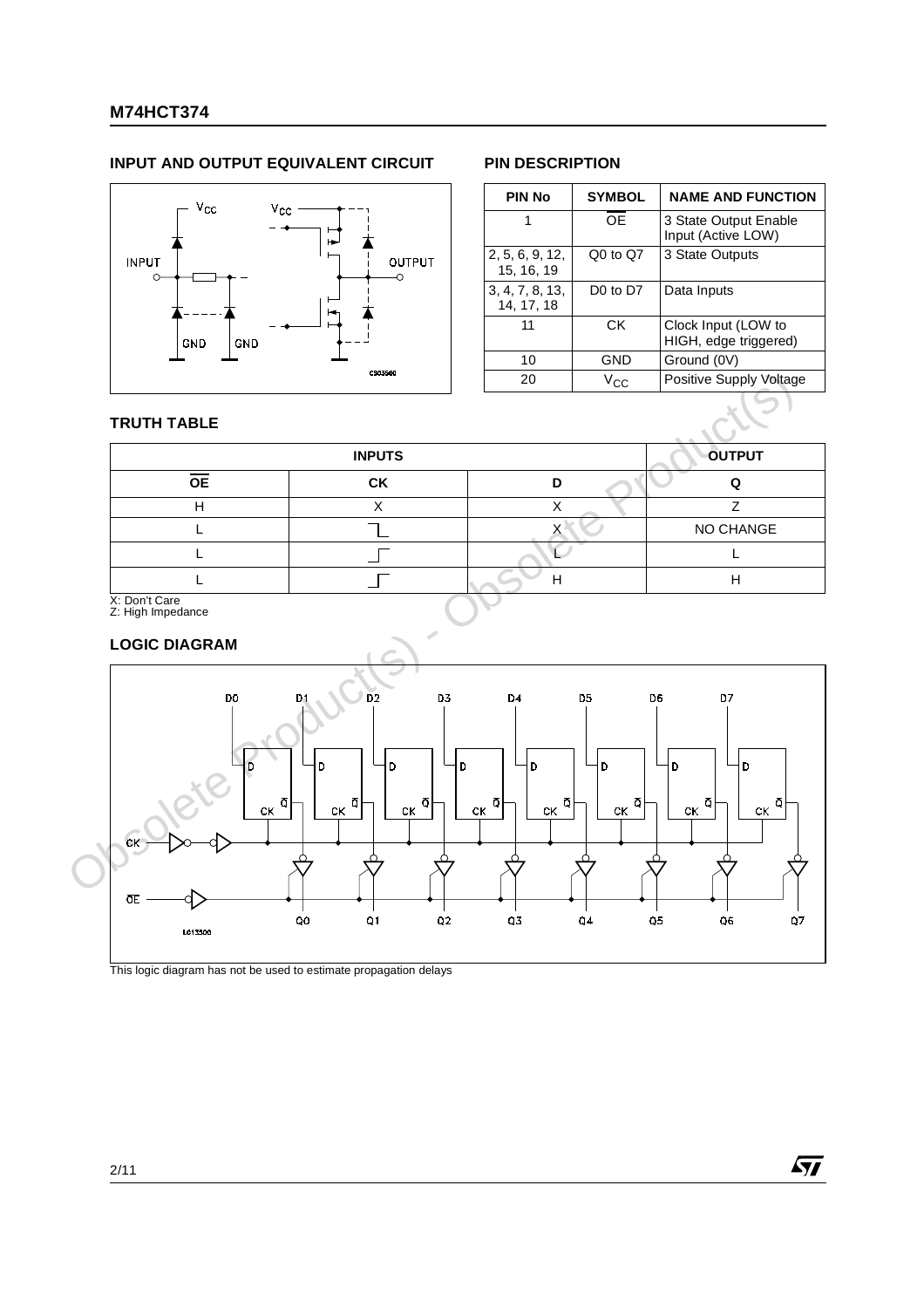#### **ABSOLUTE MAXIMUM RATINGS**

| Symbol                        | <b>Parameter</b>                     | Value                    | Unit |
|-------------------------------|--------------------------------------|--------------------------|------|
| $V_{\rm CC}$                  | Supply Voltage                       | $-0.5$ to $+7$           | V    |
| $V_{I}$                       | DC Input Voltage                     | -0.5 to $V_{CC}$ + 0.5   | V    |
| $V_{\rm O}$                   | DC Output Voltage                    | $-0.5$ to $V_{CC}$ + 0.5 | V    |
| ŀικ                           | DC Input Diode Current               | ±20                      | mA   |
| $I_{OK}$                      | DC Output Diode Current              | ±20                      | mA   |
| <u>Io</u>                     | DC Output Current                    | ± 35                     | mA   |
| $I_{\rm CC}$ or $I_{\rm GND}$ | DC V <sub>CC</sub> or Ground Current | ±70                      | mA   |
| $P_D$                         | Power Dissipation                    | $500(*)$                 | mW   |
| $T_{\text{stg}}$              | Storage Temperature                  | $-65$ to $+150$          | ۴C   |
| $\mathsf{T}_{\mathsf{L}}$     | Lead Temperature (10 sec)            | 300                      | °C   |

#### **RECOMMENDED OPERATING CONDITIONS**

| $\mathsf{T}_{\mathsf{stg}}$<br>$T_{\rm L}$ |                                                                                                                                                                    |                      |
|--------------------------------------------|--------------------------------------------------------------------------------------------------------------------------------------------------------------------|----------------------|
|                                            | Storage Temperature                                                                                                                                                | $-65$ to $+150$      |
|                                            | Lead Temperature (10 sec)<br>Absolute Maximum Ratings are those values beyond which damage to the device may occur. Functional operation under these conditions is | 300                  |
| not implied                                | (*) 500mW at 65 °C; derate to 300mW by 10mW/°C from 65°C to 85°C<br><b>RECOMMENDED OPERATING CONDITIONS</b>                                                        |                      |
| Symbol                                     | <b>Parameter</b>                                                                                                                                                   | Value                |
| $V_{\rm CC}$                               | Supply Voltage                                                                                                                                                     | 4.5 to 5.5           |
| $V_{1}$                                    | Input Voltage                                                                                                                                                      | 0 to V <sub>CC</sub> |
| $V_{\rm O}$                                | Output Voltage                                                                                                                                                     | 0 to $V_{CC}$        |
| $T_{op}$                                   | <b>Operating Temperature</b>                                                                                                                                       | -55 to 125           |
| $t_r$ , $t_f$                              | Input Rise and Fall Time $(V_{CC} = 4.5$ to 5.5V)                                                                                                                  | 0 to 500             |
|                                            |                                                                                                                                                                    |                      |
|                                            | Obsolete Product                                                                                                                                                   |                      |

 $\sqrt{11}$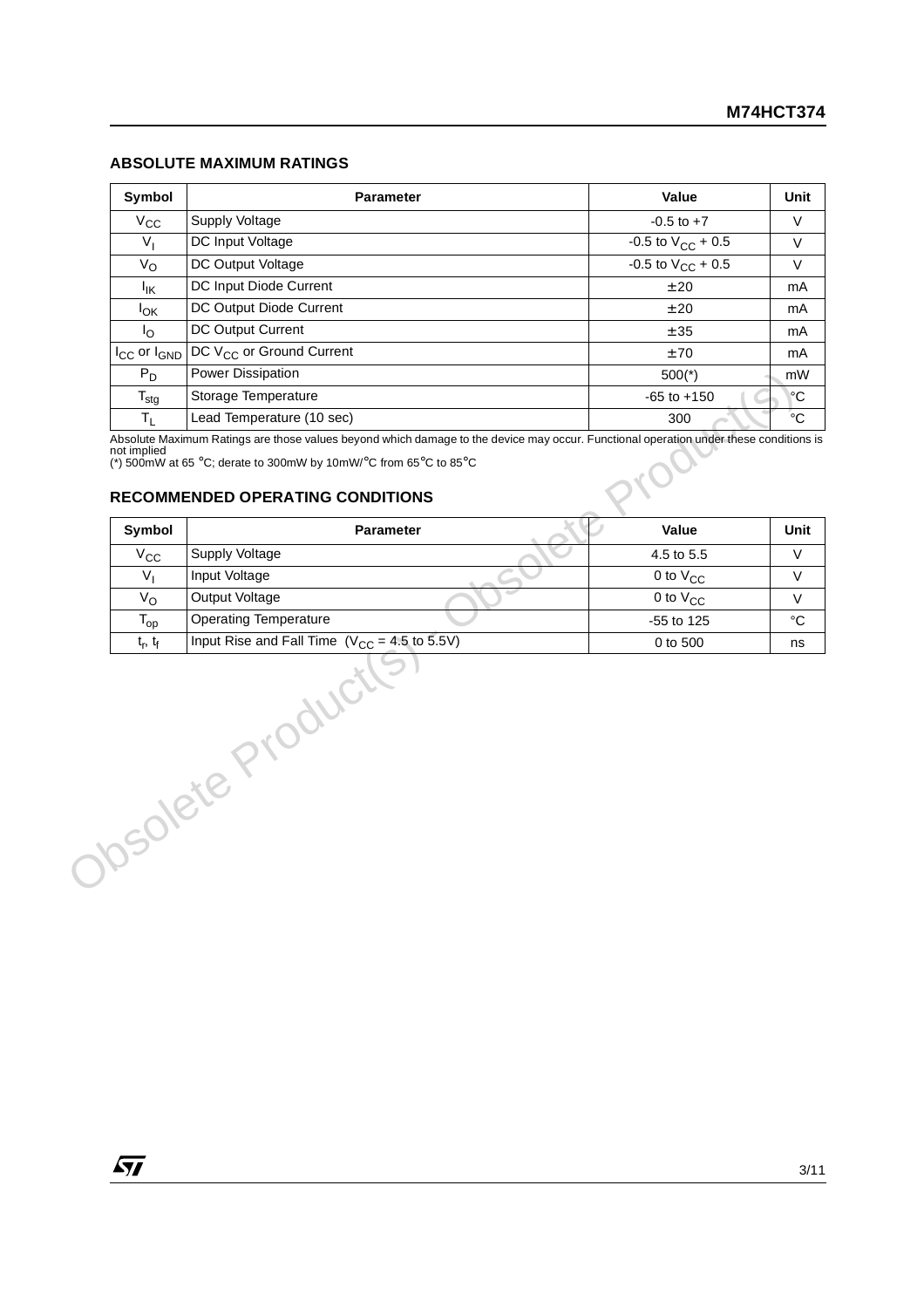### **DC SPECIFICATION**

|                                   |                                                                          |                      |           | <b>Test Condition</b>                                                                                      |      |                     |          | Value |                       |      |                         |              |
|-----------------------------------|--------------------------------------------------------------------------|----------------------|-----------|------------------------------------------------------------------------------------------------------------|------|---------------------|----------|-------|-----------------------|------|-------------------------|--------------|
| Symbol                            | <b>Parameter</b>                                                         | $V_{\rm CC}$         |           |                                                                                                            |      | $T_A = 25^{\circ}C$ |          |       | -40 to $85^{\circ}$ C |      | -55 to 125 $^{\circ}$ C | Unit         |
|                                   |                                                                          | (V)                  |           |                                                                                                            | Min. | Typ.                | Max.     | Min.  | Max.                  | Min. | Max.                    |              |
| V <sub>IH</sub>                   | High Level Input<br>Voltage                                              | 4.5<br>to<br>5.5     |           |                                                                                                            | 2.0  |                     |          | 2.0   |                       | 2.0  |                         | $\mathsf{V}$ |
| $V_{IL}$                          | Low Level Input<br>Voltage                                               | 4.5<br>to<br>$5.5\,$ |           |                                                                                                            |      |                     | 0.8      |       | 0.8                   |      | 0.8                     | $\vee$       |
| V <sub>OH</sub>                   | <b>High Level Output</b><br>Voltage                                      | 4.5                  |           | $I_{\Omega} = -20 \mu A$<br>$I_{\Omega} = -6.0$ mA                                                         | 4.4  | 4.5                 |          | 4.4   |                       | 4.4  |                         | $\vee$       |
| $V_{OL}$                          | Low Level Output                                                         | 4.5                  |           | $IO=20 \mu A$                                                                                              | 4.18 | 4.31<br>0.0         | 0.1      | 4.13  | 0.1                   | 4.10 | 0.1                     | $\vee$       |
|                                   | Voltage                                                                  |                      |           | $IO=6.0$ mA                                                                                                |      | 0.17                | 0.26     |       | 0.33                  |      | 0.40                    |              |
| $I_{\parallel}$                   | Input Leakage<br>Current                                                 | 5.5                  |           | $V_1 = V_{CC}$ or GND                                                                                      |      |                     | ± 0.1    |       | ±1                    |      | ± 1                     | μA           |
| $I_{OZ}$                          | High Impedance<br>Output Leakage<br>Current                              | 5.5                  |           | $V_1 = V_{IH}$ or $V_{IL}$<br>$V_O = V_{CC}$ or GND                                                        |      |                     | ± 0.5    |       | ± 5                   |      | ± 10                    | μA           |
| $I_{\rm CC}$                      | Quiescent Supply<br>Current                                              | 5.5                  |           | $V_1 = V_{CC}$ or GND                                                                                      |      |                     | 4        |       | 40                    |      | 80                      | μA           |
| $\Delta I_{\rm CC}$               | <b>Additional Worst</b><br>Case Supply<br>Current                        | 5.5                  |           | Per Input pin<br>$V_1 = 0.5V$ or<br>$V_1 = 2.4V$<br>Other Inputs at<br>V <sub>CC</sub> or GND<br>$1_0 = 0$ |      |                     | 2.0      |       | 2.9                   |      | 3.0                     | mA           |
|                                   | AC ELECTRICAL CHARACTERISTICS ( $C_1 = 50$ pF, Input $t_r = t_f = 6$ ns) |                      |           |                                                                                                            |      |                     |          |       |                       |      |                         |              |
|                                   |                                                                          |                      |           | <b>Test Condition</b>                                                                                      |      |                     |          | Value |                       |      |                         |              |
| Symbol                            | Parameter<br>K                                                           | $V_{\rm CC}$         | $C_L$     |                                                                                                            |      | $T_A = 25^{\circ}C$ |          |       | -40 to 85°C           |      | -55 to 125°C            | Unit         |
|                                   |                                                                          | (V)                  | (pF)      |                                                                                                            | Min. | Typ.                | Max.     | Min.  | Max.                  | Min. | Max.                    |              |
| t <sub>TLH</sub> t <sub>THL</sub> | <b>Output Transition</b><br>Time                                         | 4.5                  | 50        |                                                                                                            |      | 7                   | 12       |       | 15                    |      | 18                      | ns           |
| t <sub>PLH</sub> t <sub>PHL</sub> | Propagation Delay                                                        | 4.5                  | 50        |                                                                                                            |      | 20                  | 30       |       | 38                    |      | 45                      | ns           |
|                                   | Time (CLOCK-Q,Q)                                                         | 4.5                  | 150       |                                                                                                            |      | 25                  | 38       |       | 48                    |      | 57                      |              |
| t <sub>PZL</sub> t <sub>PZH</sub> | Output Enable<br>Time                                                    | 4.5<br>4.5           | 50<br>150 | $R_1 = 1 K\Omega$                                                                                          |      | 17<br>25            | 30<br>38 |       | 38<br>48              |      | 45<br>57                | ns           |
| $+$ $+$                           | Output Dieable                                                           |                      |           |                                                                                                            |      |                     |          |       |                       |      |                         |              |

# **AC ELECTRICAL CHARACTERISTICS** ( $C_L$  = 50 pF, Input  $t_r = t_f = 6$ ns)

|                                       |                                |          |       | <b>Test Condition</b> |      |                     |      | Value |                       |      |                        |            |
|---------------------------------------|--------------------------------|----------|-------|-----------------------|------|---------------------|------|-------|-----------------------|------|------------------------|------------|
| Symbol                                | <b>Parameter</b>               | $V_{CC}$ | $C_L$ |                       |      | $T_A = 25^{\circ}C$ |      |       | -40 to $85^{\circ}$ C |      | -55 to 125 $\degree$ C | Unit       |
|                                       |                                | (V)      | (pF)  |                       | Min. | Typ.                | Max. | Min.  | Max.                  | Min. | Max.                   |            |
| $t$ <sub>TLH</sub> $t$ <sub>THL</sub> | Output Transition<br>Time      | 4.5      | 50    |                       |      | $\overline{7}$      | 12   |       | 15                    |      | 18                     | ns         |
| t <sub>PLH</sub> t <sub>PHL</sub>     | <b>Propagation Delay</b>       | 4.5      | 50    |                       |      | 20                  | 30   |       | 38                    |      | 45                     |            |
|                                       | Time (CLOCK-Q,Q)               | 4.5      | 150   |                       |      | 25                  | 38   |       | 48                    |      | 57                     | ns         |
| t <sub>PZL</sub> t <sub>PZH</sub>     | <b>Output Enable</b>           | 4.5      | 50    | $R_1 = 1 K\Omega$     |      | 17                  | 30   |       | 38                    |      | 45                     |            |
|                                       | Time                           | 4.5      | 150   |                       |      | 25                  | 38   |       | 48                    |      | 57                     | ns         |
| t <sub>PLZ</sub> t <sub>PHZ</sub>     | <b>Output Disable</b><br>Time  | 4.5      | 50    | $R_1 = 1$ K $\Omega$  |      | 16                  | 28   |       | 35                    |      | 42                     | ns         |
| $f_{MAX}$                             | Maximum Clock<br>Frequency     | 4.5      | 50    |                       | 31   | 50                  |      | 25    |                       | 21   |                        | <b>MHz</b> |
| $t_{W(L)}$<br>$t_{W(H)}$              | Minimum Pulse<br>Width (CLOCK) | 4.5      | 50    |                       |      |                     | 15   |       | 19                    |      | 23                     | ns         |
| $t_{\rm s}$                           | Minimum Set-Up<br>Time         | 4.5      | 50    |                       |      |                     | 15   |       | 19                    |      | 23                     | ns         |
| $t_{h}$                               | Minimum Hold<br>Time           | 4.5      | 50    |                       |      |                     | 0    |       | 0                     |      | $\mathbf 0$            | ns         |

 $\sqrt{M}$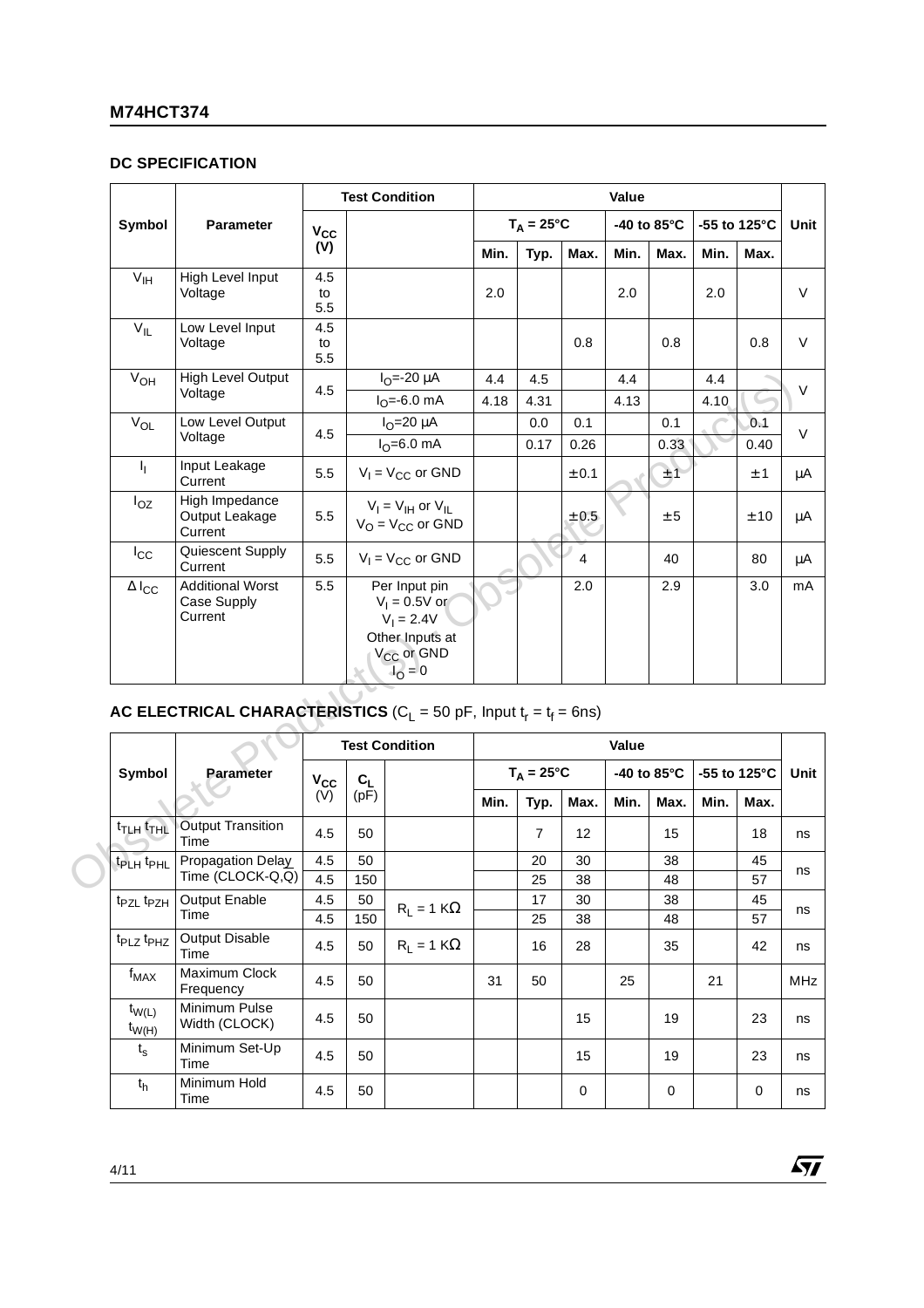#### **CAPACITIVE CHARACTERISTICS**

|           |                                        |              | <b>Test Condition</b> |      |                     |      | Value |                        |                           |      |      |
|-----------|----------------------------------------|--------------|-----------------------|------|---------------------|------|-------|------------------------|---------------------------|------|------|
| Symbol    | <b>Parameter</b>                       | $V_{\rm CC}$ |                       |      | $T_A = 25^{\circ}C$ |      |       | -40 to 85 $^{\circ}$ C | $-55$ to 125 $^{\circ}$ C |      | Unit |
|           |                                        | (V)          |                       | Min. | Typ.                | Max. | Min.  | Max.                   | Min.                      | Max. |      |
| $C_{IN}$  | Input Capacitance                      |              |                       |      | 5                   | 10   |       | 10                     |                           | 10   | рF   |
| $C_{OUT}$ | Output<br>Capacitance                  |              |                       |      | 10                  |      |       |                        |                           |      | pF   |
| $C_{PD}$  | Power Dissipation<br>Capacitance (note |              |                       |      | 48                  |      |       |                        |                           |      | pF   |

1) C<sub>PD</sub> is defined as the value of the IC's internal equivalent capacitance which is calculated from the operating current consumption without<br>load. (Refer to Test Circuit). Average operating current can be obtained by th

#### **TEST CIRCUIT**



C<sub>L</sub> = 50pF/150pF or equivalent (includes jig and probe capacitance)<br>R<sub>1</sub> = 1KΩ or equivalent<br>R<sub>T</sub> = Z<sub>OUT</sub> of pulse generator (typically 50Ω)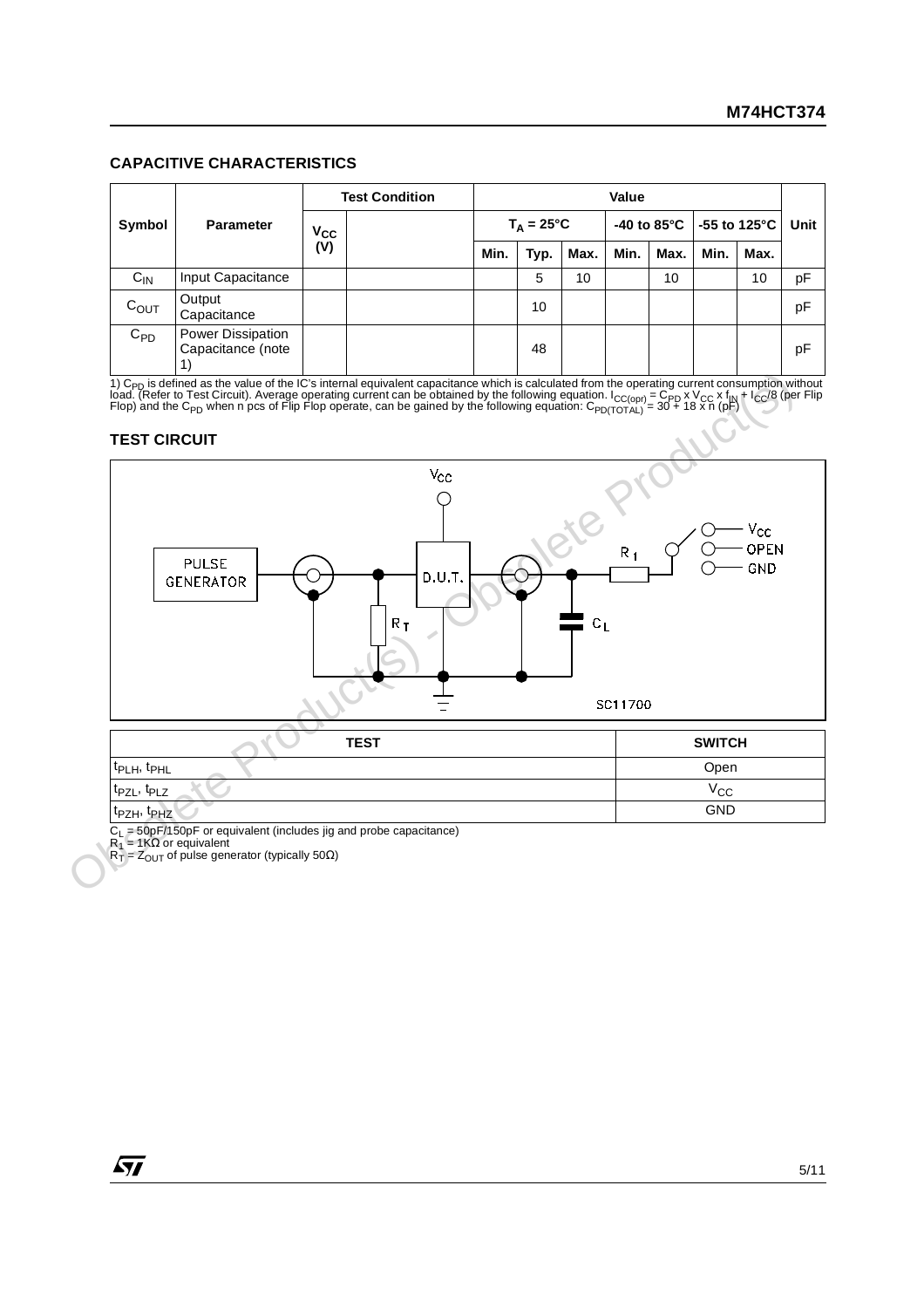**WAVEFORM 1: CK TO Qn PROPAGATION DELAYS, MAXIMUM CK FREQUENCY, Dn TO CK SETUP AND HOLD TIMES** (f=1MHz; 50% duty cycle)



 $\sqrt{M}$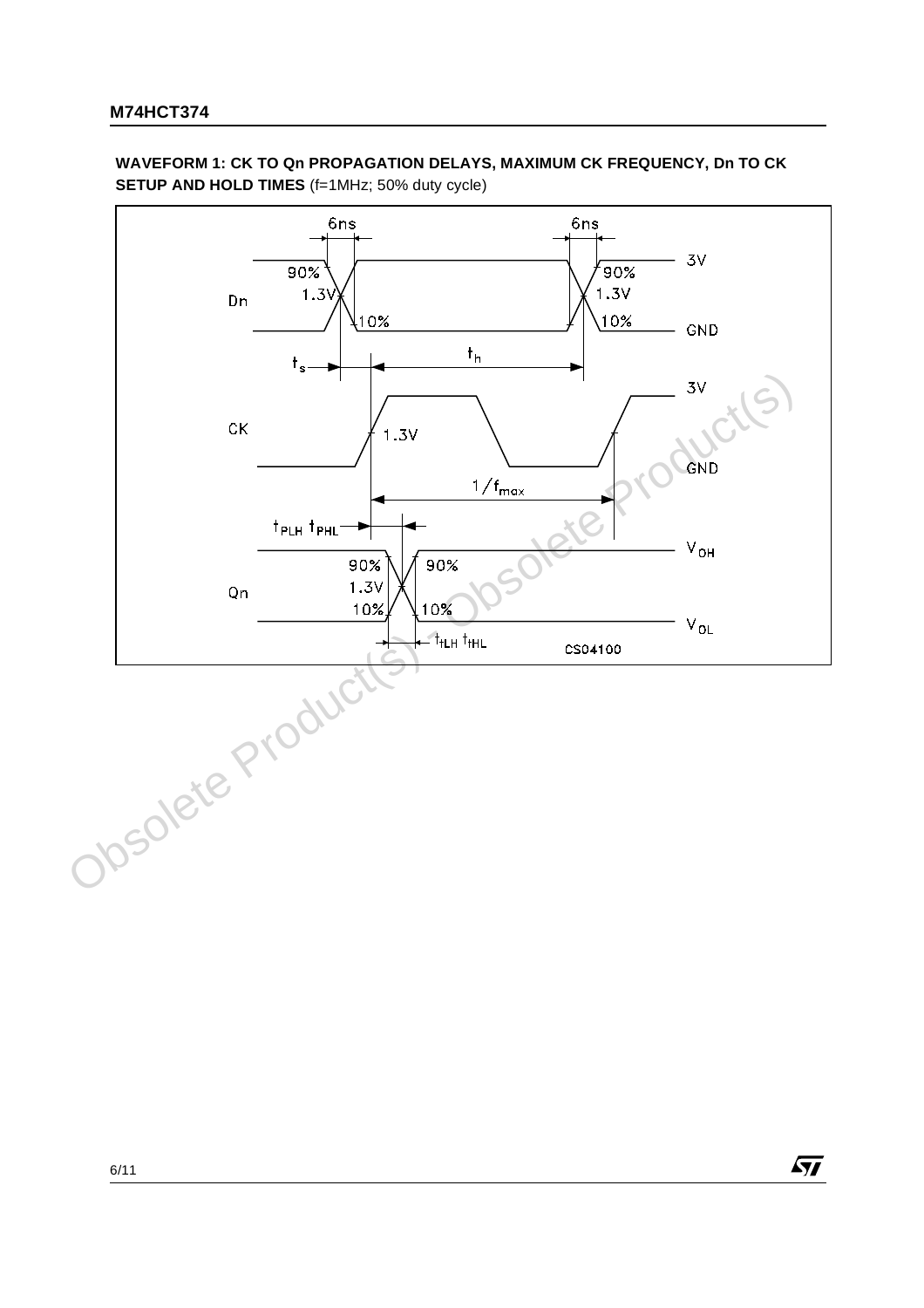

**WAVEFORM 2: OUTPUT ENABLE AND DISABLE TIMES** (f=1MHz; 50% duty cycle)

 $\sqrt{27}$ 

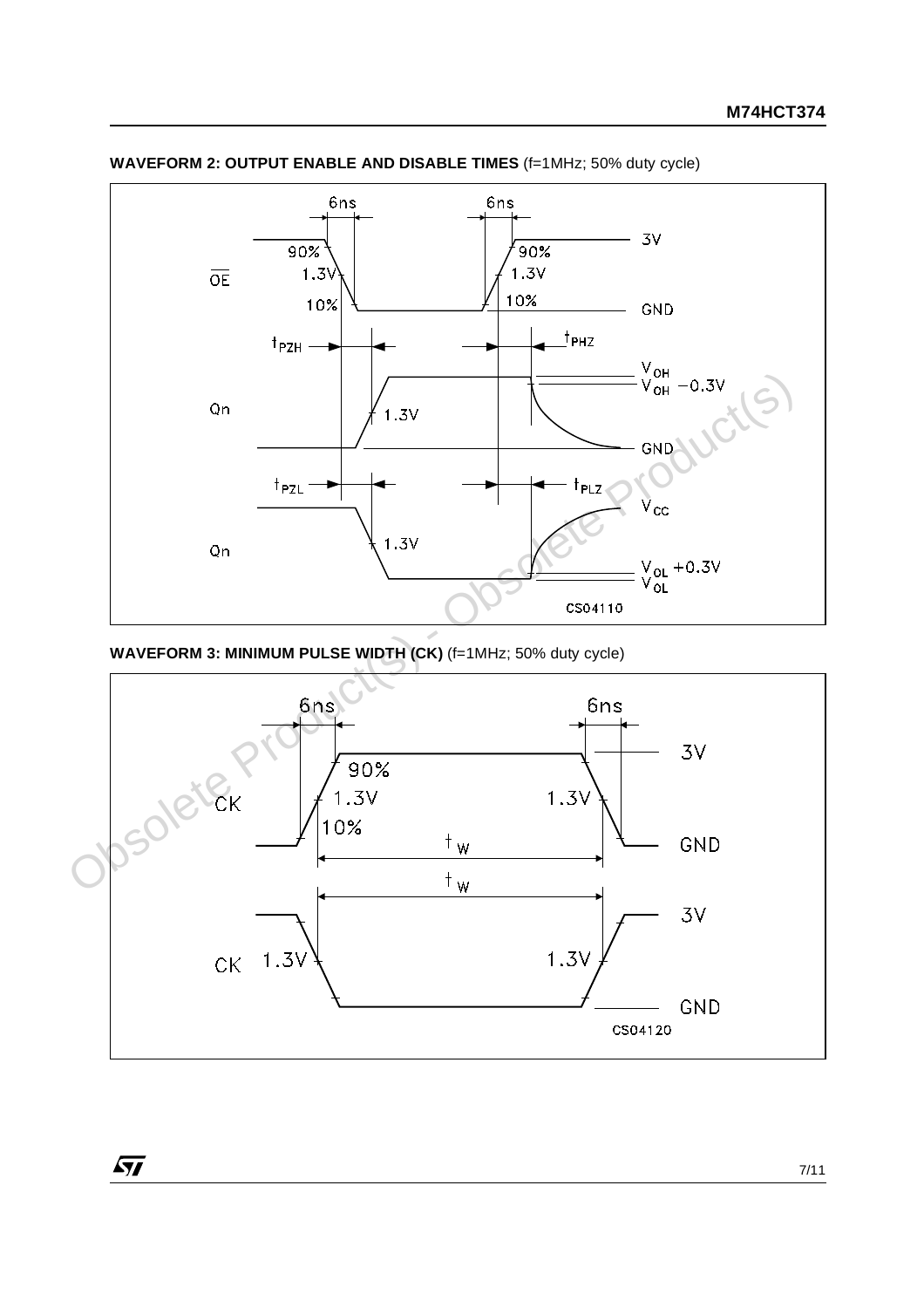$\Gamma$ 

| DIM.                                                                                                        |       |            |           |        |       |       |
|-------------------------------------------------------------------------------------------------------------|-------|------------|-----------|--------|-------|-------|
|                                                                                                             |       | mm.        |           |        | inch  |       |
|                                                                                                             | MIN.  | <b>TYP</b> | MAX.      | MIN.   | TYP.  | MAX.  |
| a <sub>1</sub>                                                                                              | 0.254 |            |           | 0.010  |       |       |
| $\sf B$                                                                                                     | 1.39  |            | 1.65      | 0.055  |       | 0.065 |
| $\sf b$                                                                                                     |       | 0.45       |           |        | 0.018 |       |
| b1                                                                                                          |       | 0.25       |           |        | 0.010 |       |
| $\mathsf D$                                                                                                 |       |            | 25.4      |        |       | 1.000 |
| Е                                                                                                           |       | $8.5\,$    |           |        | 0.335 |       |
| $\mathsf{e}% _{0}\left( \mathsf{e}\right)$                                                                  |       | 2.54       |           |        | 0.100 |       |
| e3                                                                                                          |       | 22.86      |           |        | 0.900 |       |
| $\mathsf F$                                                                                                 |       |            | $7.1$     |        |       | 0.280 |
| $\mathsf I$                                                                                                 |       |            | 3.93      |        |       | 0.155 |
| $\mathsf{L}% _{0}\left( \mathsf{L}_{0}\right) ^{\ast }=\mathsf{L}_{0}\left( \mathsf{L}_{0}\right) ^{\ast }$ |       | 3.3        |           |        | 0.130 |       |
| $\mathsf Z$                                                                                                 |       |            | Í<br>1.34 |        |       | 0.053 |
| .                                                                                                           | b     |            | e         | ᢛ      | E     | b1    |
|                                                                                                             |       |            | e3        | B<br>Z |       |       |

٦





8/11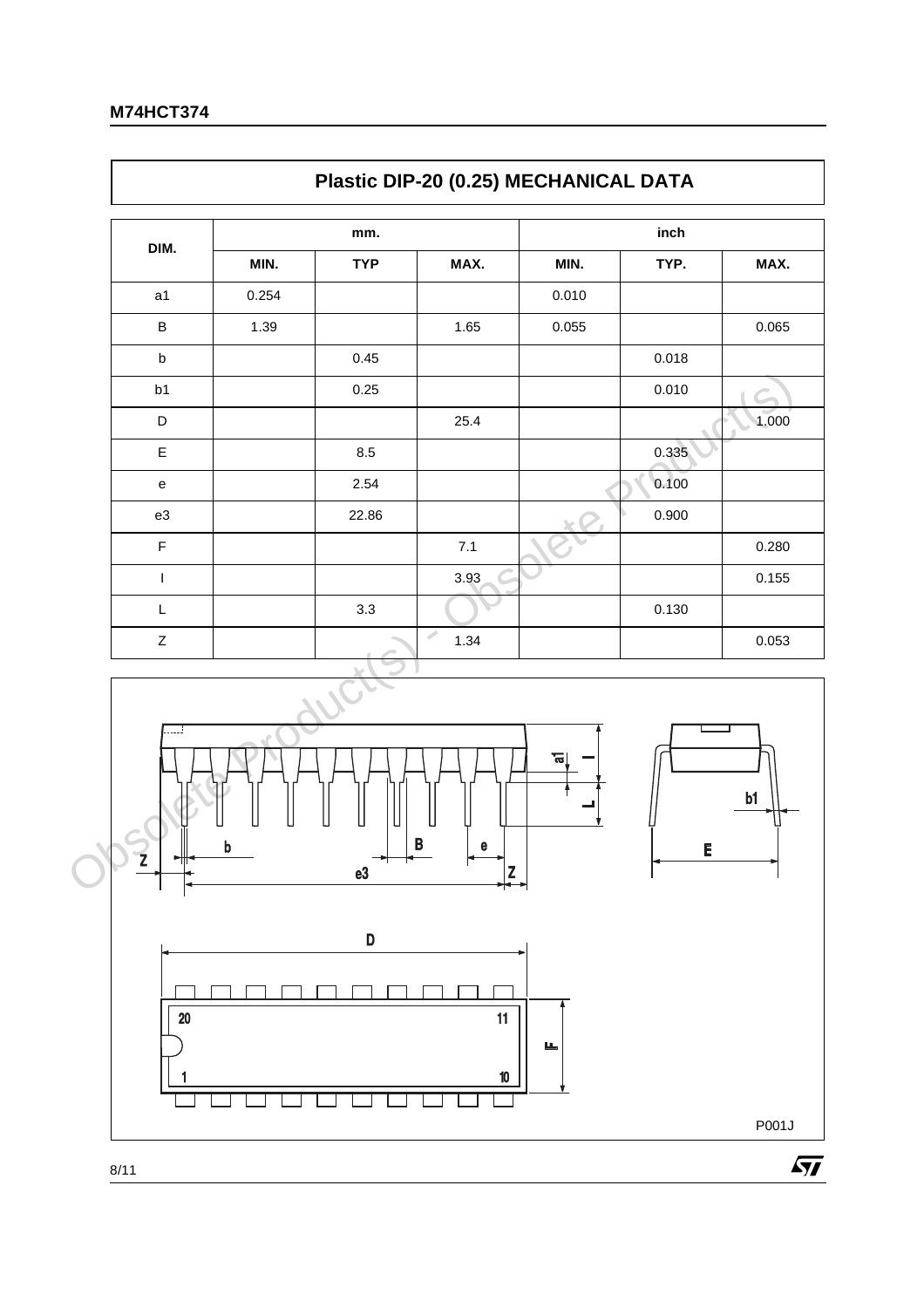| DIM.           |         | mm.        |             |       | inch   |       |
|----------------|---------|------------|-------------|-------|--------|-------|
|                | MIN.    | <b>TYP</b> | MAX.        | MIN.  | TYP.   | MAX.  |
| $\mathsf A$    |         |            | 2.65        |       |        | 0.104 |
| a1             | 0.1     |            | $0.2\,$     | 0.004 |        | 0.008 |
| a2             |         |            | 2.45        |       |        | 0.096 |
| $\sf b$        | 0.35    |            | 0.49        | 0.014 |        | 0.019 |
| b1             | 0.23    |            | 0.32        | 0.009 |        | 0.012 |
| $\mathbf C$    |         | $0.5\,$    |             |       | 0.020  | D     |
| c1             |         |            | 45° (typ.)  |       |        |       |
| D              | 12.60   |            | 13.00       | 0.496 |        | 0.512 |
| $\mathsf E$    | 10.00   |            | 10.65       | 0.393 |        | 0.419 |
| ${\bf e}$      |         | 1.27       |             |       | 0.050  |       |
| e3             |         | 11.43      |             |       | 0.450  |       |
| $\overline{F}$ | 7.40    |            | 7.60        | 0.291 |        | 0.300 |
| L              | 0.50    |            | 1.27        | 0.020 |        | 0.050 |
| M              |         |            | 0.75        |       |        | 0.029 |
| $\mathsf S$    |         |            | $8°$ (max.) |       |        |       |
| b              |         | e          | ပ္ဖ         |       | ပ      | 즈     |
|                | e3<br>D |            |             |       | ᢛ<br>E |       |

# **SO-20 MECHANICAL DATA**



9/11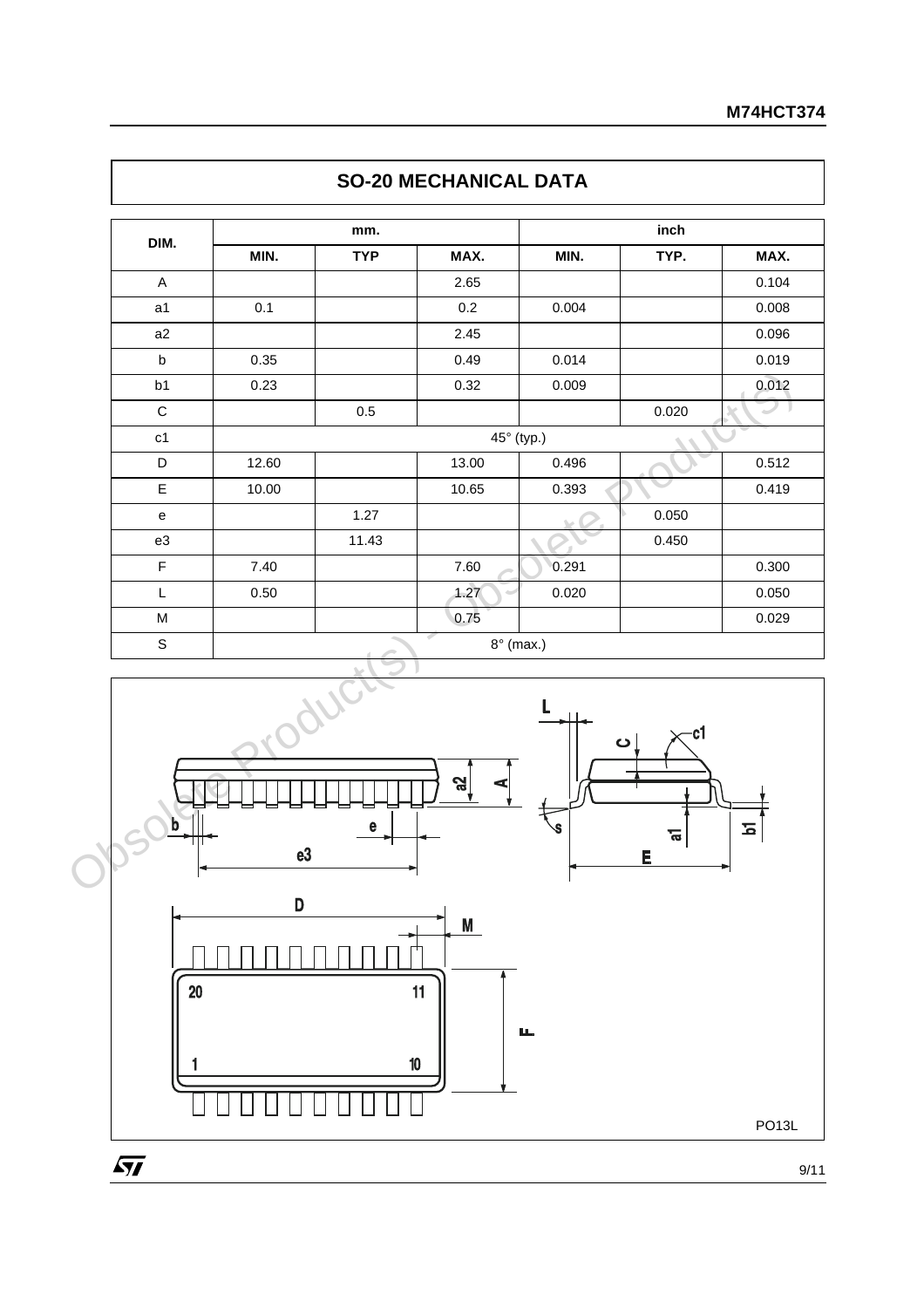| <b>TYP</b><br>$\mathbf{1}$<br>$6.5\,$<br>6.4<br>4.4 | MAX.<br>$1.2$<br>0.15<br>1.05<br>$0.30\,$<br>0.20<br>$6.6\,$<br>$6.6\,$<br>4.48 | MIN.<br>0.002<br>0.031<br>0.007<br>0.004<br>0.252<br>0.244 | TYP.<br>0.004<br>0.039<br>0.256<br>0.252 | MAX.           |
|-----------------------------------------------------|---------------------------------------------------------------------------------|------------------------------------------------------------|------------------------------------------|----------------|
|                                                     |                                                                                 |                                                            |                                          | 0.047          |
|                                                     |                                                                                 |                                                            |                                          | 0.006          |
|                                                     |                                                                                 |                                                            |                                          | 0.041<br>0.012 |
|                                                     |                                                                                 |                                                            |                                          |                |
|                                                     |                                                                                 |                                                            |                                          | 0.0089         |
|                                                     |                                                                                 |                                                            |                                          | 0.260<br>0.260 |
|                                                     |                                                                                 |                                                            |                                          |                |
|                                                     |                                                                                 |                                                            |                                          |                |
|                                                     |                                                                                 | 0.169                                                      | 0.173                                    | 0.176          |
| $0.65$ BSC                                          |                                                                                 |                                                            | 0.0256 BSC                               |                |
|                                                     | $8^{\circ}$                                                                     | $0^{\circ}$                                                |                                          | $8^{\circ}$    |
| $0.60\,$                                            | ℐ<br>0.75                                                                       | 0.018                                                      | 0.024                                    | 0.030          |
| $\mathsf{e}% _{t}\left( t\right)$                   |                                                                                 | c                                                          | E                                        |                |
|                                                     | $\mathsf D$                                                                     |                                                            |                                          |                |

ī

 $\sqrt{M}$ 



Г